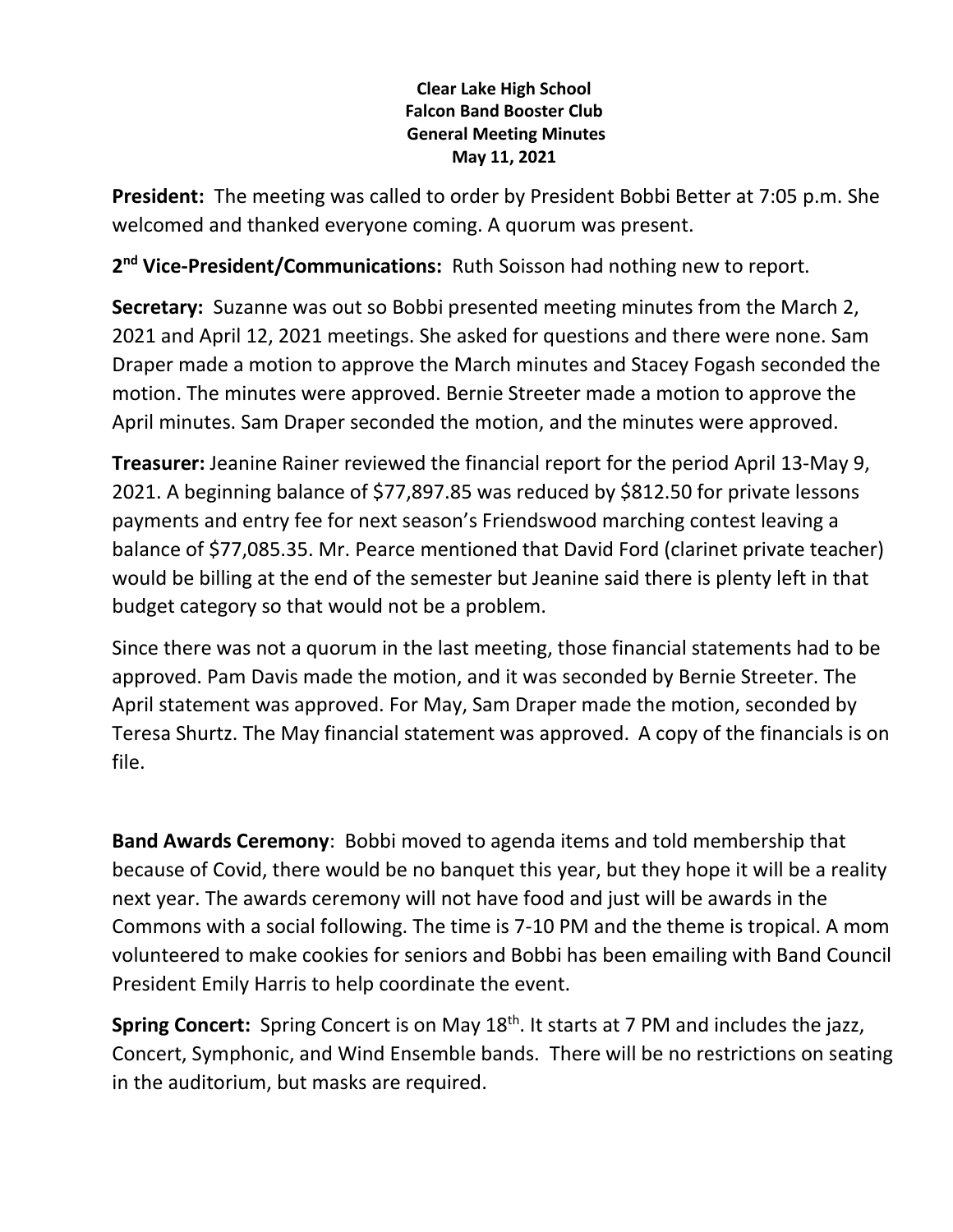**Next year's gear/equipment:** Sales will be online again and handled by T-Shirt Trends. Information will likely go out at the end of this week or the beginning of next week. Students will order and pay for gear now and then pick it up in August at the pick-up event.

**Nominating Committee:** This list of officer and board member candidates is attached. There is still a need for President, First Vice-President (fundraising), corporate donations, band banquet, Bites at the Lake, props, and uniform coordinator. Bobbi suggested we vote on the Executive Board and officers for positions that are filled so there will be no hold-up over the summer.

Bobbie submitted the candidates for Second Vice-President (Ruth Soisson), Secretary (Suzanne Rupp), and Treasurer (Sam Draper). Jeanine Rainer moved to accept the board as presented. Stacey Fogash seconded the motion, and the officers were approved.

For new parents, Bobbi said she'd like to explain some summer events, so they know what to expect:

**Summer BBQ:** It is scheduled for the third week of August marching band camp although Mr. Pearce said the football team has the stadium reserved for that Friday night for a scrimmage so it will have to be another day during that week.

**Rockathon:** With June marching camp coming up, Jeanine Rainer suggested they look at a different letter/process because so many of the students in 2019 did not send out a lot of letters but instead got many donations through Square. Bobbi said she would meet with the chairs, Leah Moore and Gladys Ruiz, and they (with the directors) can work on updating the form. We don't want to get rid of mail-ins, however, but maybe tweak it.

**Equipment Pick-Up Night - August 3rd:** Bobbi explained that this is when students will pick up equipment they ordered in May/June and then parents will go to stations to take care of other things like booster club membership, contest meals, game meals, and band dues.

Regarding the band dues, Jeanine Rainer asked if they were going back up to prepandemic \$250 and Mr. Pearce said they are not sure yet. That will be something to discuss during budget meetings this summer. Bobbi said we might consider paying more in dues and doing less fundraising, particularly because we do not have a chair for Bites at the Lake.

**Director Comments:** Mr. Pearce thanked all of the parent volunteers for a successful UIL contest, especially Bobbi Better and Sam Draper, who handled the sightreading room. He said all three performing bands sounded great and got straight 1s.